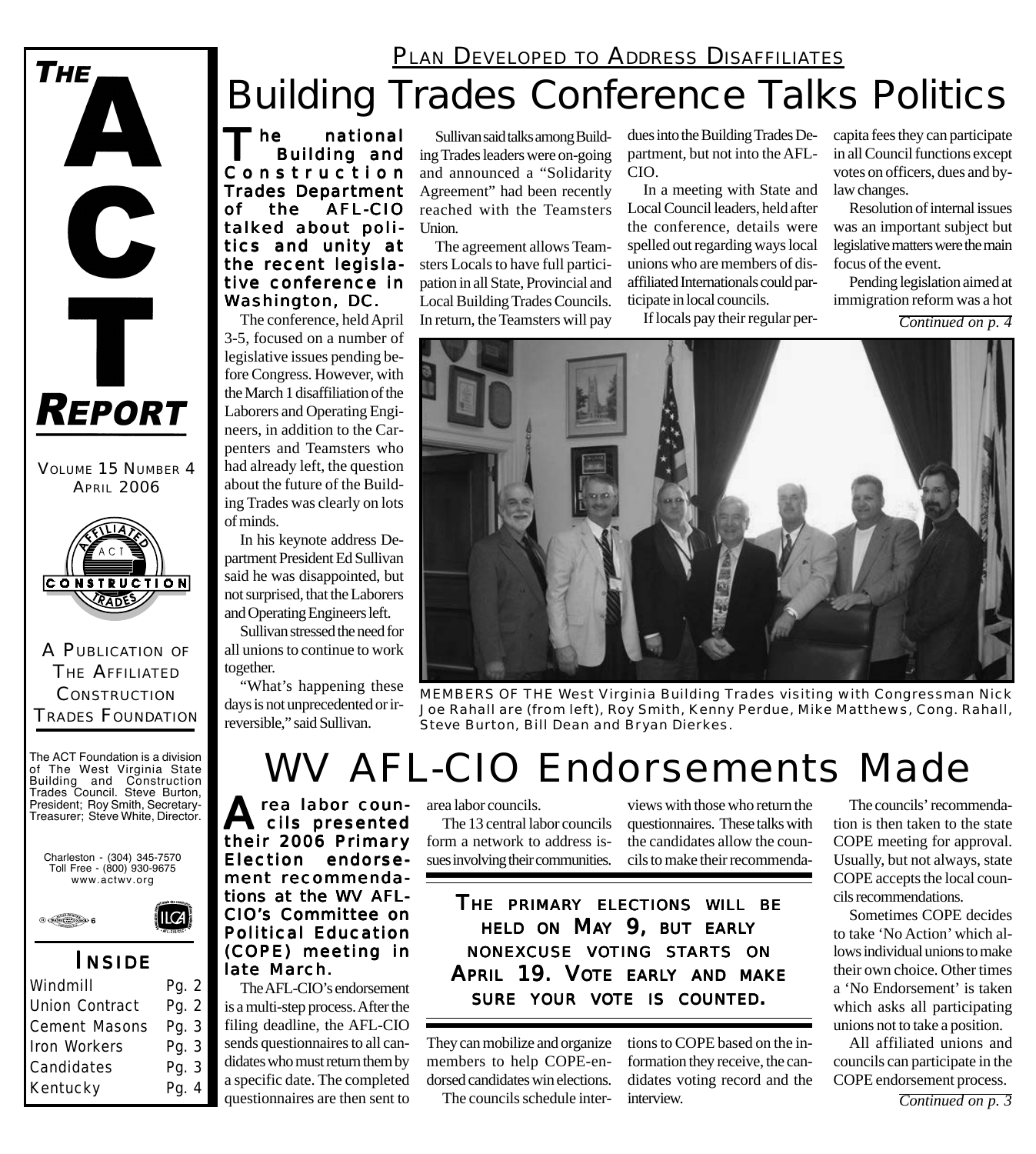### Hearings Set For Greenbrier Windmill Project **GRANT COUNTY PROJECT WINS COURT FIGHT**

he application for a siting certificate from the state's Public Service Commission has been filed by Beech Ridge LLC, developers of a \$300 million wind farm in Greenbrier County.

Two public hearings for the proposed project are scheduled for Tuesday, April 25 at the State Fair Event Center in Lewisburg.

The project developer, Invenergy LLC, has already signed an agreement with the Charleston Building Trades committing that the contractors hired to build the project will use local union construction workers.

As part of the application process the ACT Foundation has filed a report detailing the economic impact created by the hiring of local workers.

In ACT's report the numbers add up quickly. Construction jobs during the nine month project are pegged at 215 which will create an additional 104 jobs in other sectors of the economy.

consists of 124 windmills, each with a generating capacity of 1.5 megawatts for a total output of 186

There will also be a 13.5 mile transmission line that will connect the windmills to Allegheny Energy's transmission lines in Nicholas

"This project will mean good jobs with decent pay and benefits for local union construction workers," said Mike Matthews, Business Manager for the Charleston Building Trades.

However opposition to the project has been growing based

to be any where from \$14 to \$25 million of other private sector activity spurred on by the project and up to \$2.2 million in taxes. The project

MW.

County.

In addition there is expected property values for some who the windmills will drive down

on two factors. There is a fear the clean energy provided is a plus to the environment."

A similar project has already

approval in Grant County and recently won a round in a Mineral County Court. On April 11 Circuit Judge Phillip Jordan tossed out a

received PSC

The developers have signed an agreement committing to use local union workers for the construction of the project.

According to news reports project opponents argued Grant County is experiencing development in second homes in the \$200,000 to \$500,000 range that is bringing new employment and a "cultural critical mass." They claim the wind project would hinder that continued development.

"In other words, rich people from DC and Pittsburgh don't want our members to work on these good paying, clean energy jobs," said Natalie Stone, Executive Secretary of the North Central WV Building Trades.

*"THIS PROJECT WILL MEAN GOOD JOBS WITH DECENT PAY AND BENEFITS FOR LOCAL UNION CONSTRUCTION WORKERS, " MIKE MATTHEWS, BUSINESS MANAGER, CHARLESTON BUILDING TRADES*

> see tourism vacation homes someday driving up land prices. Others simply don't like the look of the huge 400 foot towers.

"The towers are big," said Matthews. "But the windmills are an attraction in some areas and

*McCoy Construction Signs Union Contracts*

nuisance suit brought by citizens aimed at stopping the project. Opponents to the \$300 million NedPower - Shell WindEnergy project had already gone to the state Supreme Court to stop the project and failed.



*THE OPERATING ENGINEERS AND LABORERS both signed McCoy Construction Company, of Salt Rock in Cabell County, to full union agreements in early April.*

*McCoy had worked a number of jobs under project agreements to see how well the union work force performed.*

*Satisfied with the quality of workers McCoy signed the agreement while working on this \$2.5 million waterline extension project in Wyoming County. According to Tom Plymale of the Operating Engineers, McCoy also believes the union pension and health insurance plans are important for his work force.*

*BEECH RIDGE PUBLIC HEARING TUESDAY, APRIL 25, 2006* 1:30 PM AND 7:00 PM *STATE FAIR EVENT CENTER CECIL UNDERWOOD YOUTH CENTER ROUTE 219 SOUTH, LEWISBURG*

*WRITE LETTERS OF SUPPORT TO: EXECUTIVE SECRETARY'S OFFICE PUBLIC SERVICE COMMISSION PO BOX 812 CHARLESTON, WV 25323 CASE NO. 05-1590-E-CS*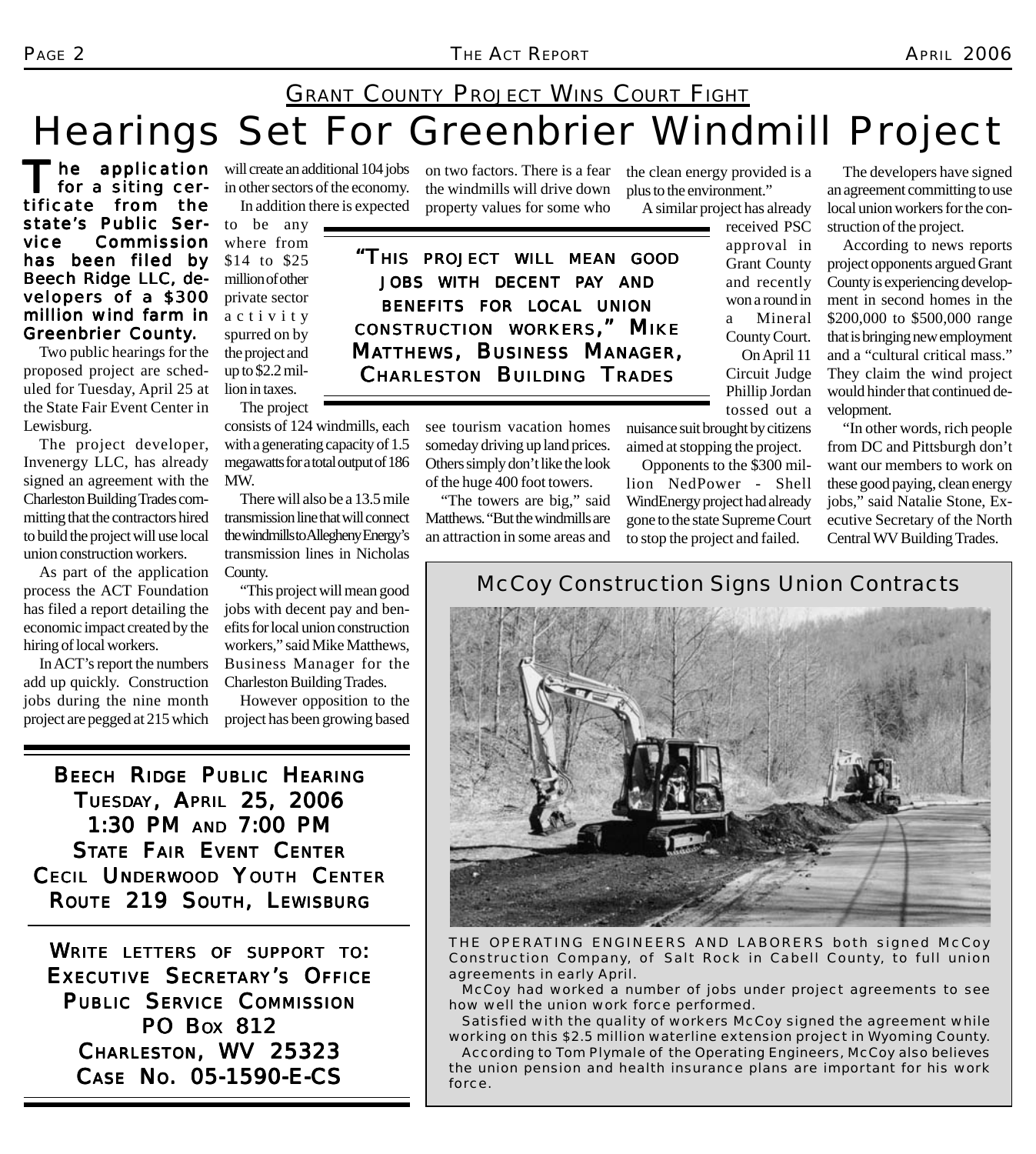|                                                                                                                                                                                                                                                                                  |                                                                       |                                                                                                              |                  |                                                                                                                             | Cement Masons Apprenticeship Program |  |
|----------------------------------------------------------------------------------------------------------------------------------------------------------------------------------------------------------------------------------------------------------------------------------|-----------------------------------------------------------------------|--------------------------------------------------------------------------------------------------------------|------------------|-----------------------------------------------------------------------------------------------------------------------------|--------------------------------------|--|
|                                                                                                                                                                                                                                                                                  |                                                                       | Applications Accepted Now-April 20, 2006<br>Time: 8:30 a.m. until 11:00 a.m.<br>Interviews on April 27, 2006 |                  |                                                                                                                             |                                      |  |
| <b>OPERA</b><br><b>1864</b>                                                                                                                                                                                                                                                      | Location: 3130 7 <sup>th</sup> Avenue, Charleston, WV<br>304-744-8389 |                                                                                                              |                  |                                                                                                                             |                                      |  |
| Minimum Qualifications:<br>LOCAL 887                                                                                                                                                                                                                                             |                                                                       |                                                                                                              |                  |                                                                                                                             |                                      |  |
| 1. You must be of Legal Working Age<br>2. You must have a High School Diploma or GED<br>3. You must take the TABE test at your local Work 4 WV Center<br>4. You must reside within the Jurisdiction of Local 887<br>5. You must have a valid Driver's License and Transportation |                                                                       |                                                                                                              |                  | To expedite your application, please<br>bring a copy of your birth cert.,<br>Drivers License, Diploma/GED when<br>applying. |                                      |  |
| Jurisdictional Counties in West Virginia:                                                                                                                                                                                                                                        |                                                                       |                                                                                                              |                  |                                                                                                                             |                                      |  |
| <b>Boone</b>                                                                                                                                                                                                                                                                     | <b>Braxton</b>                                                        | Cabell                                                                                                       | Calhoun          | Clay                                                                                                                        | Fayette                              |  |
| Gilmer                                                                                                                                                                                                                                                                           | Greenbrier                                                            | Jackson                                                                                                      | Kanawha          | Lincoln                                                                                                                     | Logan                                |  |
| Mason<br>Pleasants                                                                                                                                                                                                                                                               | McDowell<br>Putnam                                                    | Mercer<br>Raleigh                                                                                            | Mingo<br>Ritchie | Monroe<br>Roane                                                                                                             | <b>Nicholas</b><br><b>Summers</b>    |  |
| <b>Tyler</b>                                                                                                                                                                                                                                                                     | Wayne                                                                 | Wirt                                                                                                         | Wood             | Wyoming                                                                                                                     |                                      |  |
| Jurisdictional Counties in Virginia:                                                                                                                                                                                                                                             |                                                                       |                                                                                                              |                  |                                                                                                                             |                                      |  |
| Alleghany                                                                                                                                                                                                                                                                        | Augusta                                                               | <b>Bath</b>                                                                                                  | <b>Bedford</b>   | <b>Botetourt</b>                                                                                                            | Charlotte                            |  |
| Craig                                                                                                                                                                                                                                                                            | Floyd                                                                 | Franklin                                                                                                     | Henry            | Highland                                                                                                                    | Mecklenburg                          |  |
| Montgomery<br>Rockbridge                                                                                                                                                                                                                                                         | Patrick                                                               | Pittsylvania                                                                                                 | Prince Edward    | Pulaski                                                                                                                     | Roanoke                              |  |
|                                                                                                                                                                                                                                                                                  |                                                                       | All Applications are received without regard to Race, Color, Religion, National Origin or Sex                |                  |                                                                                                                             |                                      |  |

## Iron Workers Apprenticeship

**I ron Workers Local** graduate (or have a GED).<br> **1787, Parkersburg,** A math and reading test w 787, Parkersburg, will be accepting applications for their apprenticeship program in May.

Applications will be taken May 1, 3 and 5 between 9:00 & 11:30 a.m. and on May 9 & 11 between 1:30 p.m. and 4:00 p.m. at the Iron Workers Union Hall, 303 Erickson Blvd., Parkersburg.

The program will train workers in all aspects of the Iron Worker trade over a four year term.

Applicants must be at least 18 years of age, capable of doing work of the iron worker trade and be a high school

A math and reading test will be required and, if selected as a candidate, a substance abuse test will also be required.

Applicants must have lived within the following area for at least one year. In Ohio: Athens, Meigs, Morgan, Noble, and Washington Counties. In West Virginia: Calhoun, Doddridge, Gilmer, Jackson, Lewis, Mason, Pleasants, Ritchie, Roane, Upshur, Wirt and Wood Counties.

No applicant will be rejected because of race, color, creed, sex or national origin.

For more information call 304/485-6231.

### *Endorsement Endorsement*

#### *CONTINUED FROM P. 3*

"I think it's a great way to tie local candidates to local labor people," said Roy Smith, Secretary-Treasurer of the West Virginia State Building and Construction Trades Council.

"It's one of the few times local people have an opportunity to interface with these folks – how they think and feel on a particular issue."

According to Smith, some candidates choose to not fill out the questionnaire because they don't want the endorsement of labor and some feel they are not likely to get one.

"It may not be a perfect process, but it's the best we've come up with," said Smith.

COPE encourages workers to register and vote, to exercise their full rights and responsibilities of citizenship, and to perform their rightful part in the political life of their communities.

# WV AFL-CIO Endorses Candidates For May 9, 2006 Primary Election

**UNITED STATES SENATE** Robert C. Byrd

### **U. S. HOUSE OF REPRESENTATIVES**

1st - Alan B. Mollohan 2nd - Mark Hunt 3rd - Nick Joe Rahall, II

### **SENATE**

1st - Edwin J. Bowman 2nd - Larry J. Edgell 4th - Jim Lees 6th - H. Truman Chafin 7th - Josh Stowers 8th - Erik Wells 10th - Frederick L. Parker 11th - C. Randy White 12th - Joseph Minard

17th - Brooks McCabe, Jr.

#### **HOUSE OF DELEGATES**

1st - Joe DeLong 2nd - Jack Yost 3rd - Orphy Klempa 4th - Kenneth Tucker 7th - John Bumgardner 9th - Jim Marion 10th - John Ellem, Steven D. Whitehair, Sr. 13th - Dale F. Martin, Brady R. Paxton 14th - Gene Estel 15th - Jim Morgan, Matthew James Woelfel, Pam Carden 16th - Dale Stephens 17th - Don Perdue, Richard Thompson

18th - Larry W. Barker 19th - Jeff Eldridge, Lidella Wilson Hrutkay, Ronnie Ooten, Ralph Rodighiero 21st - Harry Keith White 22nd - Mike Burdiss 23rd - Clifton Moore 24th - Molly Lohr-Robinette 25th - Anita Skeens Caldwell, Paige Flanigan 27th - Melvin R. "Mell" Kessler, Kevin L. Maynus, Clyde D. McKnight Jr. 28th - Tommy Scarles, Ray **Canterbury** 29th - Tom Louisos 30th - Bob T. Anderson, Ted Boettner, Bonnie Brown, Nancy Guthrie, Barbara Hatfield, Sharon

Spencer, Danny Wells 31st - Carrie Webster 34th - Brent Boggs 35th - Sam Argento 36th - JoeTalbott 39th - Bill Hamilton 40th - Mary M. Poling 41st - Anthony J. Barberio, Ron Fragale, Richard J. Iaquinto, Tim Miley 43rd - Mike Caputo, Linda Longstreth, Tim Manchin 44th - Barbara Fleischauer, Charlene Marshall, Alex Shook 46th - Chris Cooper 50th - Ruth Rowan 53rd - Jerry Burton 54th - Walter Duke 58th - Locke Wysong